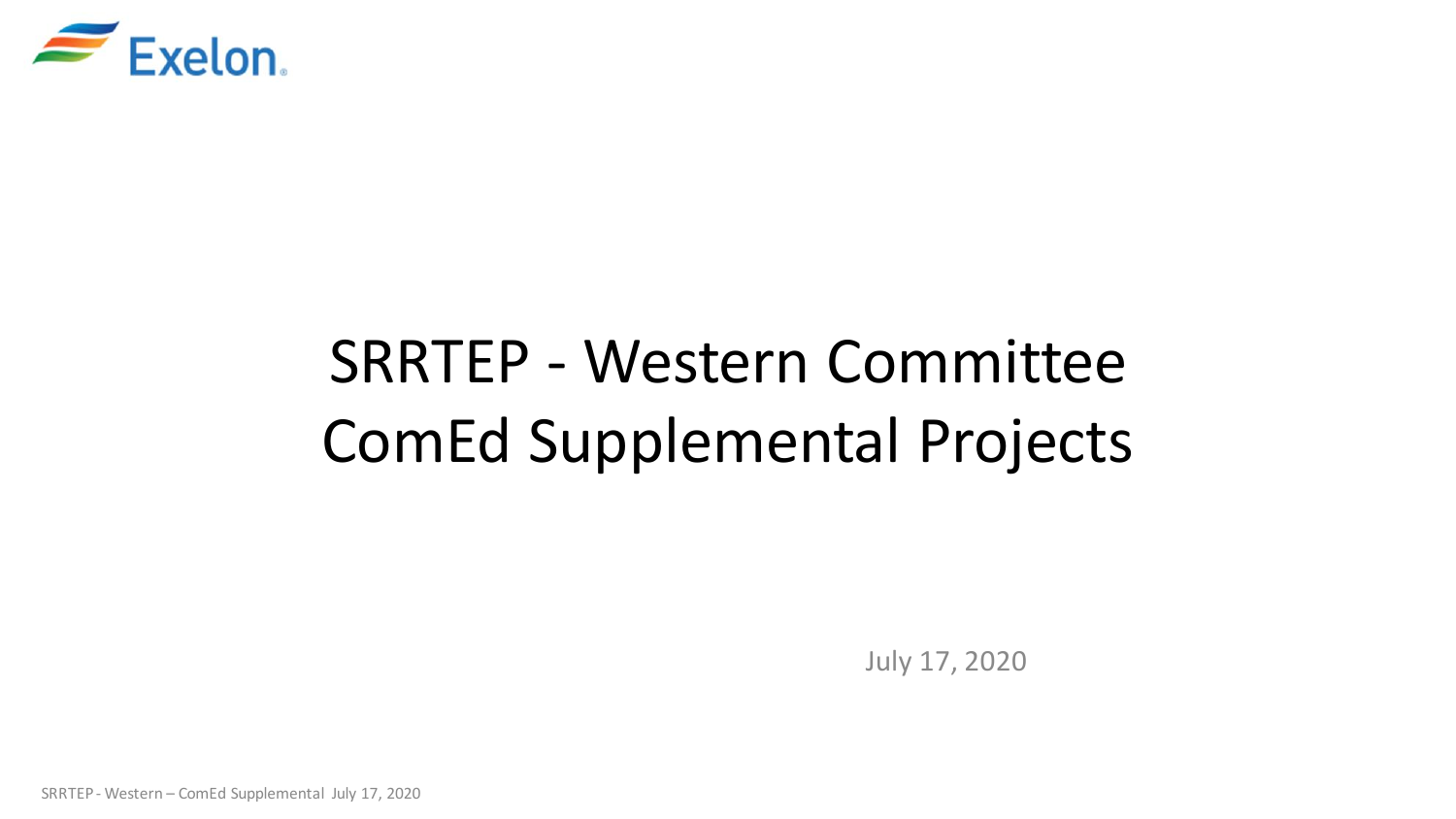## Needs

Stakeholders must submit any comments within 10 days of this meeting in order to provide time necessary to consider these comments prior to the next phase of the M-3 process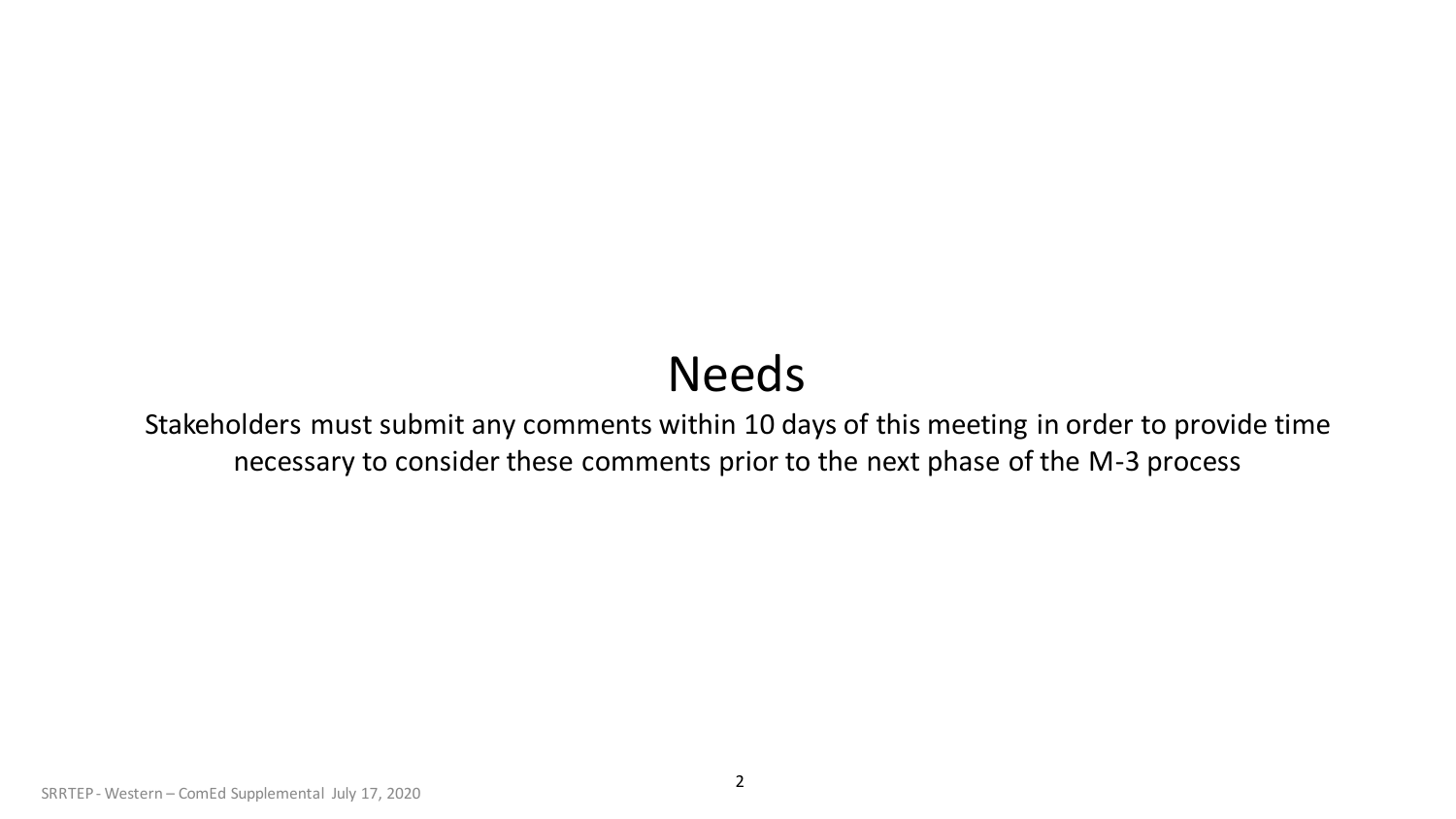

## ComEd Transmission Zone M-3 Process Load Addition in Burr Ridge Area



**Need Number:** ComEd-2020-010

**Process Stage:** Need Meeting July 17, 2020

**Project Driver:** 

Customer Service

**Specific Assumption Reference:**

Modification to an existing customer

#### **Problem Statement:**

An existing customer has requested an additional 43 MW by 06/2022 with a total increase of 77 MW by the end of 2030.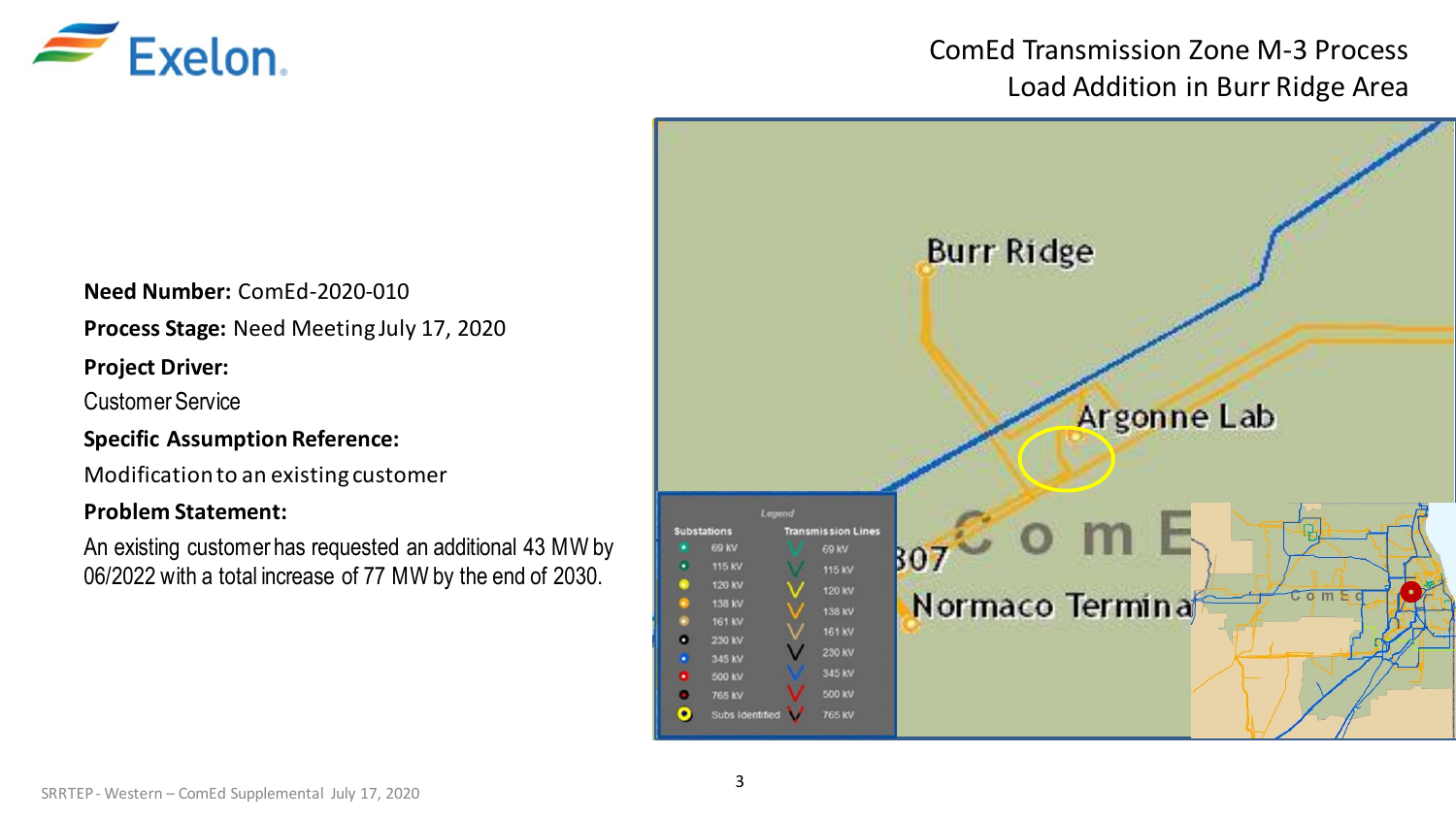

## ComEd Transmission Zone M-3 Process New Customer in Rochelle Area



**Need Number:** ComEd-2020-011

**Process Stage:** Need Meeting July 17, 2020

**Project Driver:** 

Customer Service

**Specific Assumption Reference:**

New transmission customer interconnection

#### **Problem Statement:**

Customer has requested new service by 12/2021 with a load of 20 MW.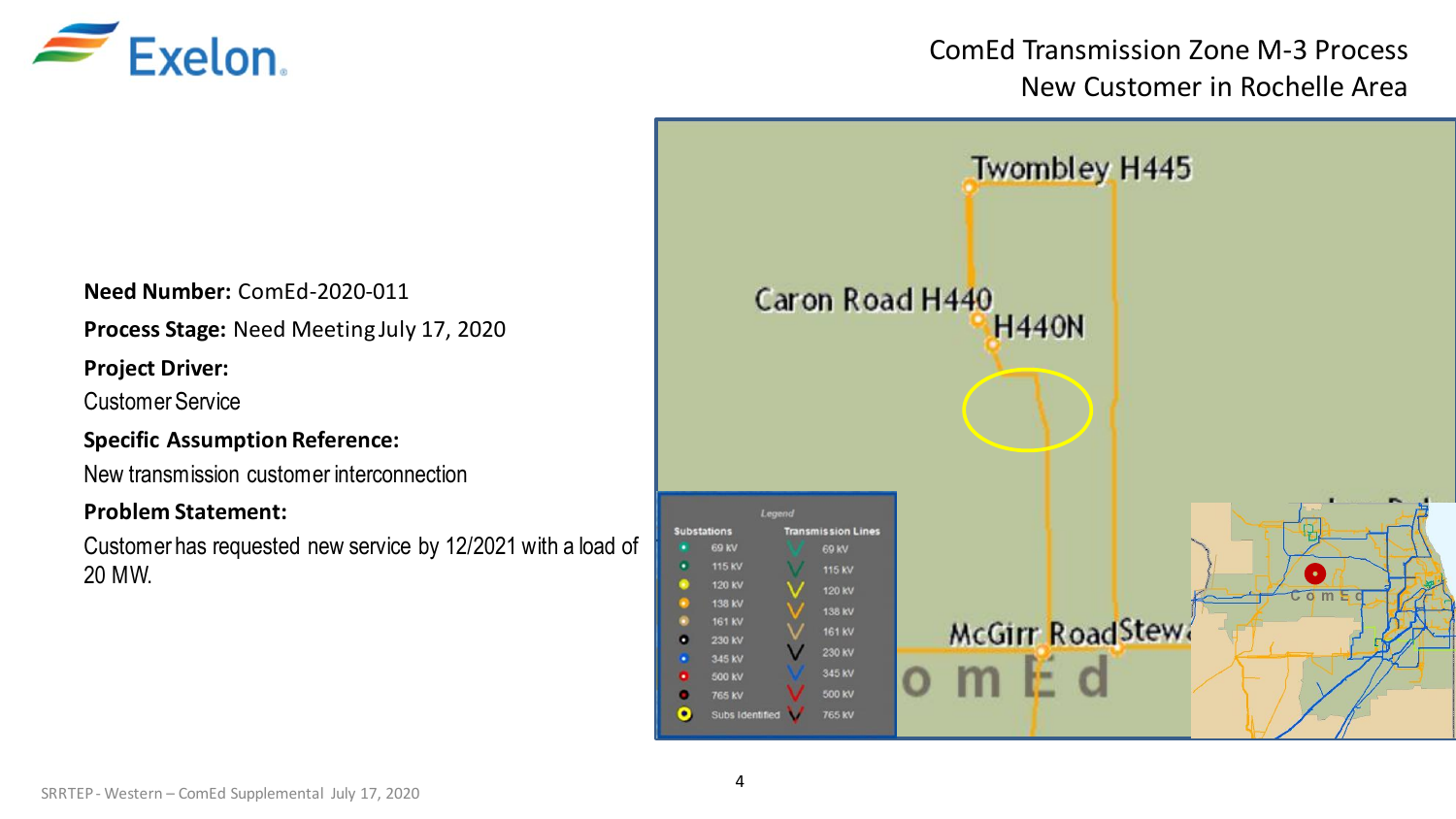## Solutions

Stakeholders must submit any comments within 10 days of this meeting in order to provide time necessary to consider these comments prior to the next phase of the M-3 process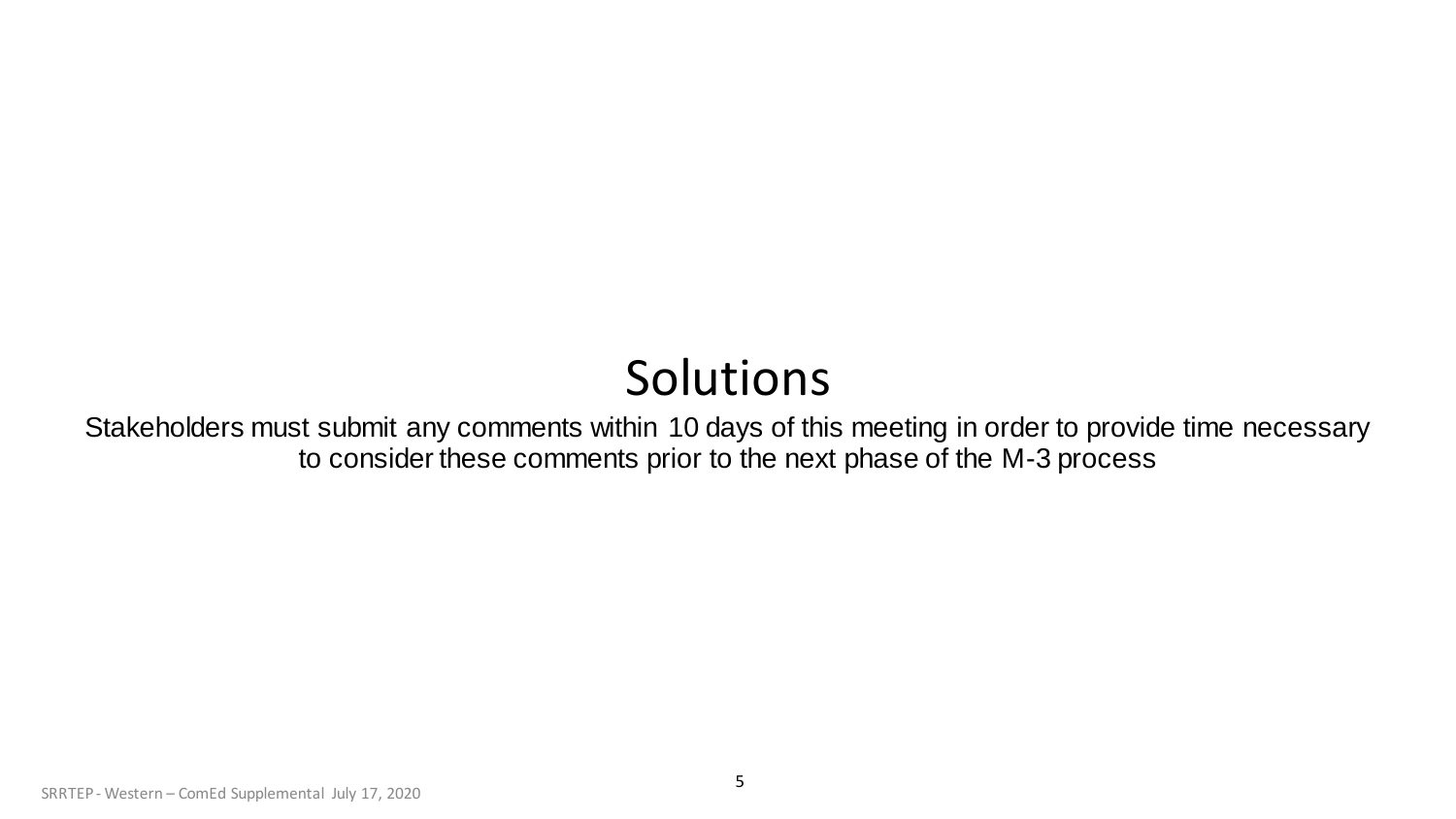

## ComEd Transmission Zone M-3 Process New Customer in Dekalb area

**Need Number:** ComEd-2020-007

**Process Stage:** Solutions Meeting July 17, 2020

#### **Previously Presented:**

Need Meeting April 20, 2020

#### **Project Driver:**

Customer Service

### **Specific Assumption Reference:**

New transmission customer interconnection

#### **Problem Statement:**

New customer has requested service in the Dekalb area

• In service by 9/2021 with initial load < 5MW, growing to 200 MW by the end of 2026

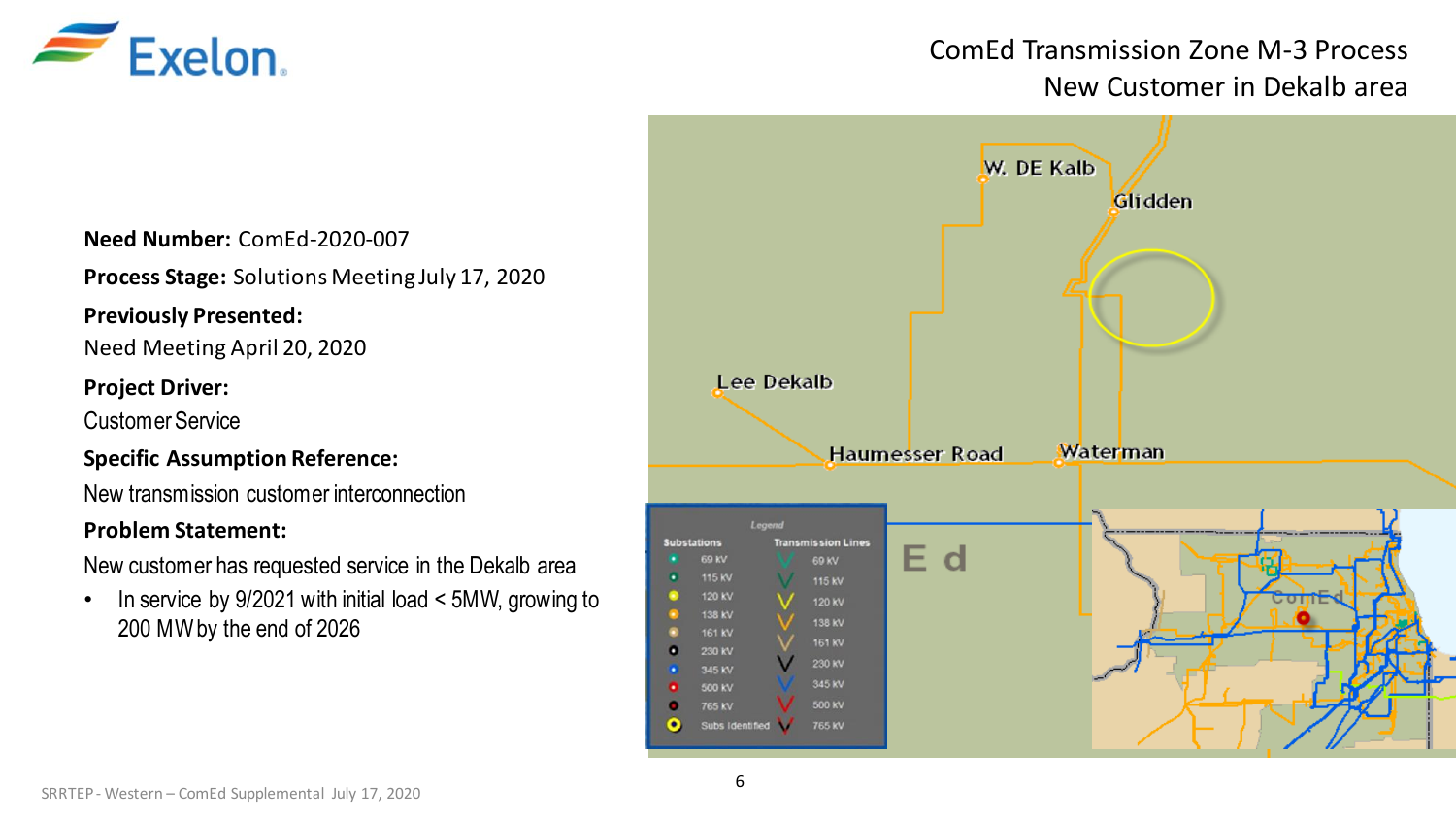

## ComEd Transmission Zone M-3 Process New Customer in Dekalb area

Waterman 11323 11106 Materman<br>Haumesser Rd. Electric Junction Sugar Grove North Aurora W541 W. Dekalb **Glidden** 

**Need Number:** ComEd-2020-007

**Process Stage:** Solutions Meeting July 17, 2020

### **Proposed Solution:**

- Cut into existing lines 11323 and 11106, Install new 138 kV breaker-and-a-half substation by 9/1/21
- Install two 138 kV 43.2 MVAR cap banks,  $1^{st}$  by  $6/1/22$ , 2<sup>nd</sup> by  $6/1/24$

Estimated cost: \$45M

#### **Alternatives Considered:**

• Install new 138kV breaker-and-a-half substation with one 138 kV 43.2 MVAR cap bank. Install 138 kV line from Cherry Valley to Glidden. Estimated cost: \$86M

**Projected In-Service:** 9/1/21

**Project Status:** Scoping

**Model:** 2025 RTEP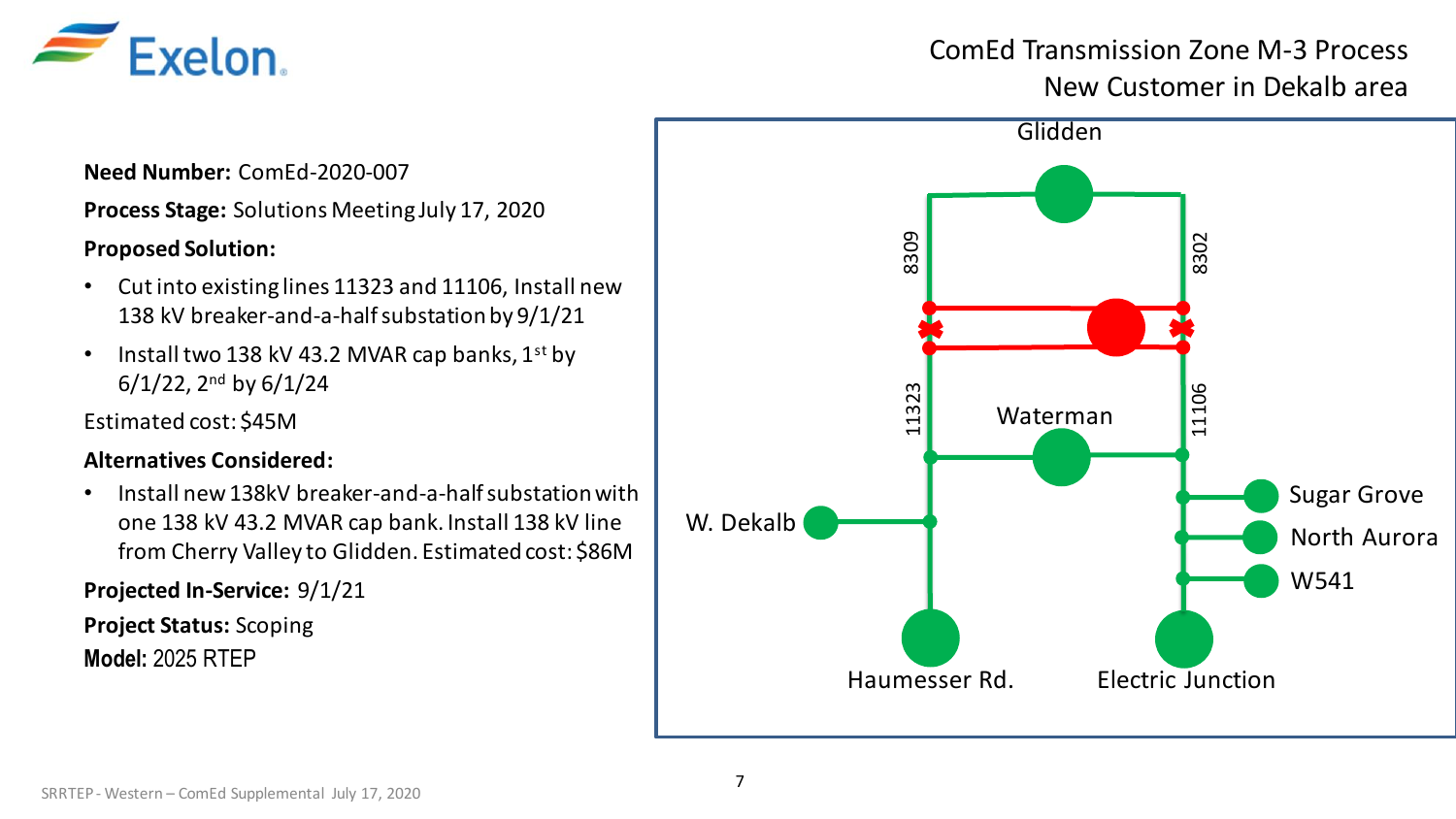

## RMU/ComEd Transmission Zone: Supplemental Twombley Road –West DeKalb-Glidden line

**Project Cancellation**: S1533.1 and S1533.2 Previously Presented by RMU: 3/9/2018, 3/27/2018 SRRTEP

#### **Project Description**:

Construct a new line from the Twombley Road substation to a tap of the West DeKalb to Glidden 138 kV line just outside the West DeKalb 138 kV substation. (**S1533.1**)

ComEd side work at West DeKalb to accommodate the Connection. (**S1533.2**)

**Estimated Cost:** \$18M (\$17M RMU & \$1M ComEd)

**Projected In-service**: 10/1/2021

**Reason for Cancellation**: This project was originally proposed by Rochelle Municipal Utilities. On June 9, 2020, ComEd acquired the Rochelle transmission system. ComEd has elected not to proceed with this project at this time.

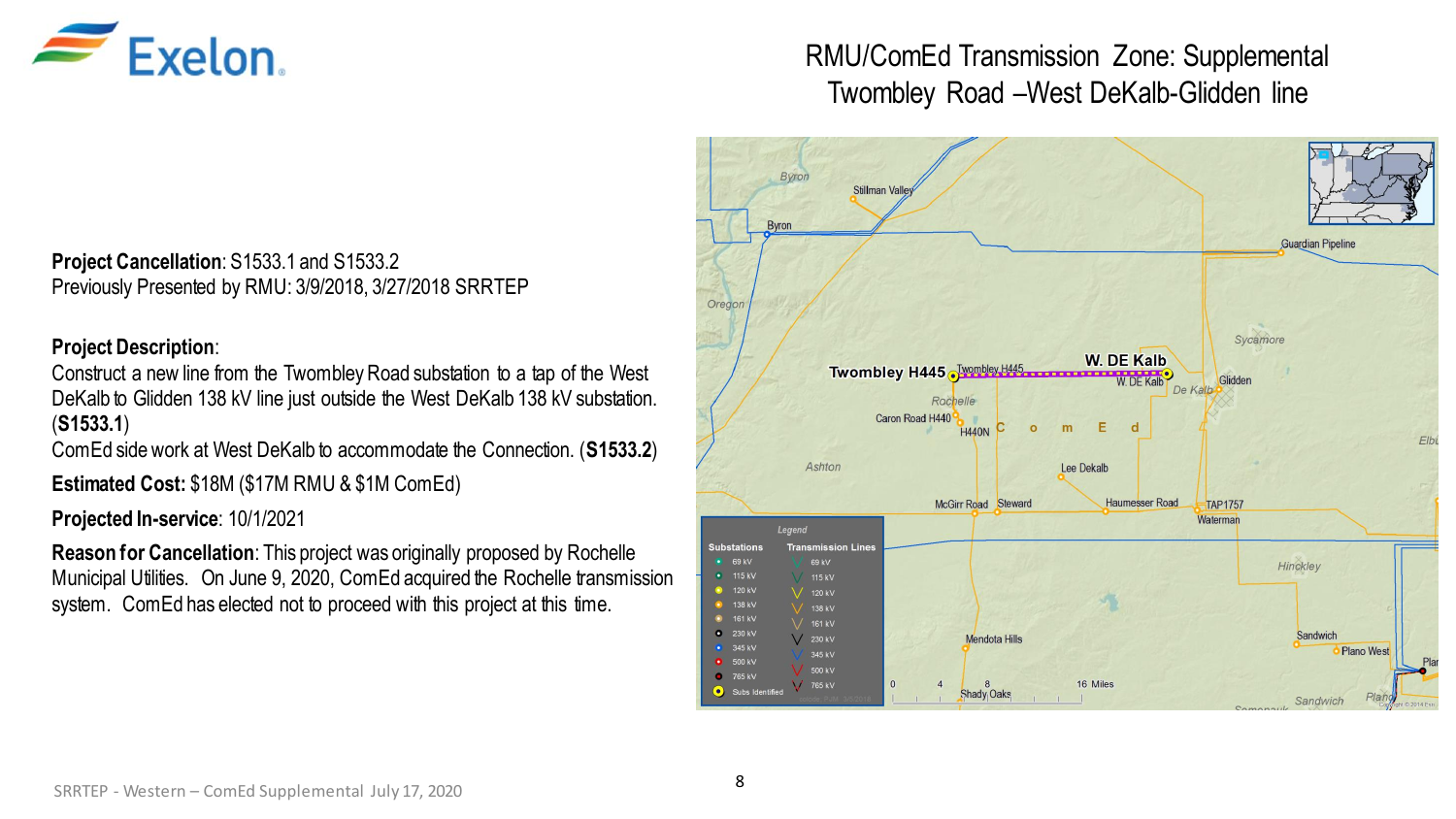## Appendix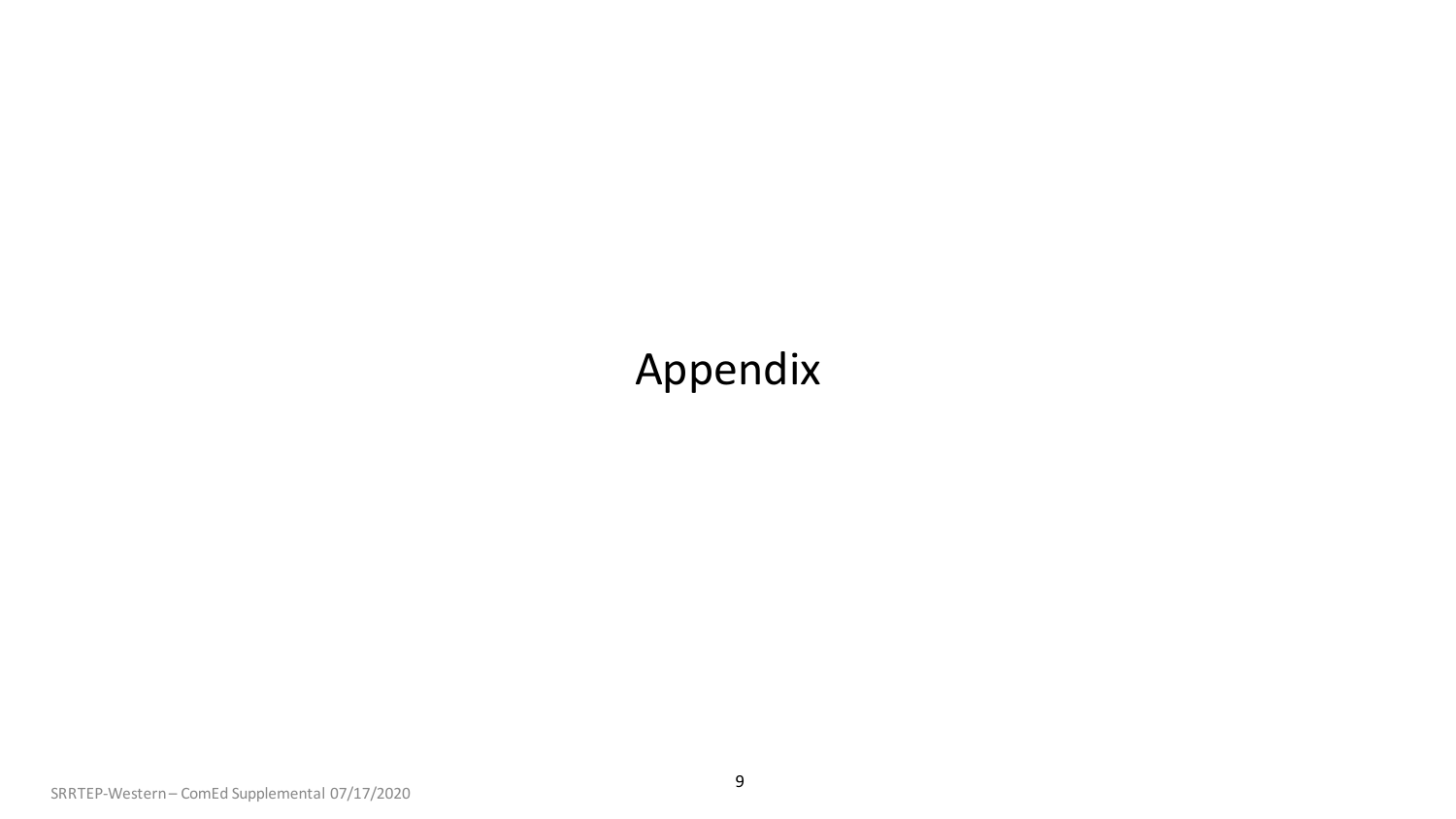# High Level M-3 Meeting Schedule

| <b>Activity</b>                               | Timing                             |
|-----------------------------------------------|------------------------------------|
| Posting of TO Assumptions Meeting information | 20 days before Assumptions Meeting |
| Stakeholder comments                          | 10 days after Assumptions Meeting  |

### Needs

### Solutions

## Submission of Supplemental Projects & Local Plan

| <b>Activity</b>                                | Timing                       |
|------------------------------------------------|------------------------------|
| TOs and Stakeholders Post Needs Meeting slides | 10 days before Needs Meeting |
| Stakeholder comments                           | 10 days after Needs Meeting  |
|                                                |                              |

| <b>Activity</b>                                    | Timing                           |
|----------------------------------------------------|----------------------------------|
| TOs and Stakeholders Post Solutions Meeting slides | 10 days before Solutions Meeting |
| Stakeholder comments                               | 10 days after Solutions Meeting  |

| <b>Activity</b>                                       | Timing                                                                                         |
|-------------------------------------------------------|------------------------------------------------------------------------------------------------|
| Do No Harm (DNH) analysis for selected solution       | Prior to posting selected solution                                                             |
| Post selected solution(s)                             | Following completion of DNH analysis                                                           |
| Stakeholder comments                                  | 10 days prior to Local Plan Submission for integration into RTEP                               |
| Local Plan submitted to PJM for integration into RTEP | Following review and consideration of comments received after<br>posting of selected solutions |